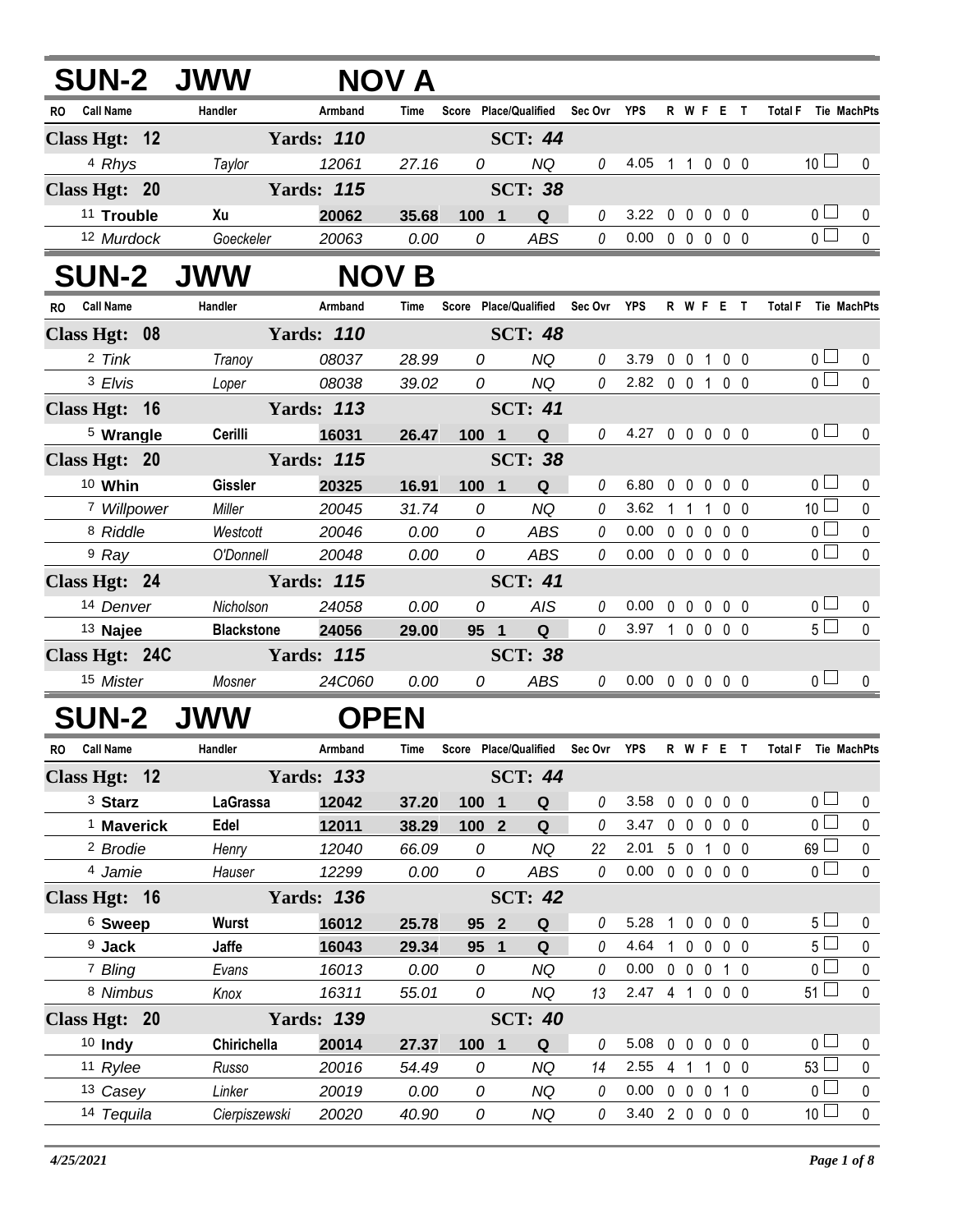| 15 Trixie                     | Hughes        | 20022             | 29.23 | 0                                 | NQ             | 0              | 4.76                       |              |                   |                | 2 1 1 0 0         | 15 <sup>1</sup>     | 0           |
|-------------------------------|---------------|-------------------|-------|-----------------------------------|----------------|----------------|----------------------------|--------------|-------------------|----------------|-------------------|---------------------|-------------|
| 16 Ruger                      | <b>Barnes</b> | 20327             | 0.00  | 0                                 | <b>NQ</b>      | 0              | $0.00 \t0 \t0 \t0 \t1 \t0$ |              |                   |                |                   | 0 <sup>1</sup>      | $\mathbf 0$ |
| 17 Guinness                   | Ezzo          | 20329             | 42.54 | 0                                 | <b>NQ</b>      | $\overline{2}$ | 3.27                       |              |                   |                | 1 1 1 0 0         | $14 \Box$           | $\pmb{0}$   |
| 12 Dakota                     | Alberti       | 20017             | 0.00  | 0                                 | <b>ABS</b>     | $\theta$       | $0.00 \t0 \t0 \t0 \t0 \t0$ |              |                   |                |                   | 0 <sub>1</sub>      | $\mathbf 0$ |
| Class Hgt: 24                 |               | <b>Yards: 139</b> |       |                                   | <b>SCT: 42</b> |                |                            |              |                   |                |                   |                     |             |
| 18 Chaos                      | Koster        | 24023             | 30.58 | 0                                 | <b>NQ</b>      | $\theta$       | 4.55 0 0 1 0 0             |              |                   |                |                   | 0 <sub>1</sub>      | 0           |
| Class Hgt: 24C                |               | <b>Yards: 139</b> |       |                                   | <b>SCT: 40</b> |                |                            |              |                   |                |                   |                     |             |
| 19 Freedom                    | Pollard       | 24C025            | 40.09 | 0                                 | <b>NQ</b>      | $\theta$       | 3.47 1 1 1 0 0             |              |                   |                |                   | 10 <sup>1</sup>     | $\pmb{0}$   |
| <b>SUN-2 JWW</b>              |               | EX                |       |                                   |                |                |                            |              |                   |                |                   |                     |             |
| RO Call Name                  | Handler       | Armband           | Time  | Score Place/Qualified Sec Ovr YPS |                |                |                            |              |                   |                | <b>R W F E T</b>  | Total F Tie MachPts |             |
| Class Hgt: 08                 |               | <b>Yards: 165</b> |       |                                   | <b>SCT: 54</b> |                |                            |              |                   |                |                   |                     |             |
| 28 Fish                       | Heiken        | 08292             | 50.78 | 100 1                             | Q              | $\theta$       | 3.25                       | $\mathbf 0$  | $\mathbf 0$       | $\mathbf 0$    | $0\quad 0$        | 0 <sub>0</sub>      | $\mathbf 0$ |
| 24 Sterling                   | Pantelides    | 08286             | 50.70 | 0                                 | <b>NQ</b>      | 0              | 3.25                       |              |                   |                | 1 1 5 0 0         | 10 <sup>1</sup>     | $\pmb{0}$   |
| 25 Mischief                   | Sweeney       | 08288             | 0.00  | 0                                 | <b>NQ</b>      | $\theta$       | 0.00 0 0 0 1 0             |              |                   |                |                   | 0 <sup>1</sup>      | $\pmb{0}$   |
| <sup>29</sup> Samson          | Brady         | 08293             | 78.31 | 0                                 | <b>NQ</b>      | 24             | 2.11                       |              |                   |                | 1 1 1 0 0         | $82 \square$        | $\pmb{0}$   |
| 26 Carly                      | Noguchi       | 08289             | 0.00  | 0                                 | ABS            | 0              | 0.00                       |              |                   |                | 00000             | 0 <sub>1</sub>      | $\pmb{0}$   |
| 27 Annie                      | Chapot        | 08290             | 0.00  | 0                                 | ABS            | 0              | $0.00 \t0 \t0 \t0 \t0 \t0$ |              |                   |                |                   | $\overline{0}$      | $\mathbf 0$ |
| Class Hgt: 12                 |               | <b>Yards: 165</b> |       |                                   | <b>SCT: 51</b> |                |                            |              |                   |                |                   |                     |             |
| 72 Benni                      | Mainardi      | 12295             | 30.19 | 0                                 | <b>NQ</b>      | 0              | 5.47                       | 1            | $\overline{1}$    | $\mathbf{1}$   | $0\quad 0$        | 10 <sup>1</sup>     | $\mathbf 0$ |
| 73 Ruby                       | Berry         | 12298             | 0.00  | 0                                 | <b>NQ</b>      | $\mathcal O$   | 0.00 0 0 0 1 0             |              |                   |                |                   | $\overline{0}$      | $\mathbf 0$ |
| Class Hgt: 16                 |               | <b>Yards: 171</b> |       |                                   | <b>SCT: 49</b> |                |                            |              |                   |                |                   |                     |             |
| 124 Quicksilver               | Dershowitz    | 16308             | 0.00  | 0                                 | <b>NQ</b>      | $\theta$       | 0.00                       |              | $0\quad 0\quad 0$ |                | $1\quad0$         | 0 <sub>1</sub>      | $\pmb{0}$   |
| 125 Spinner                   | Fluet         | 16309             | 35.34 | 0                                 | <b>NQ</b>      | 0              | 4.84                       |              |                   |                | 1 0 0 0 0         | $5\Box$             | $\pmb{0}$   |
| 123 Brooke                    | Ezzo          | 16316             | 57.77 | 0                                 | <b>NQ</b>      | 8              | 2.96                       |              |                   |                | 3 2 2 0 0         | $49 \Box$           | $\pmb{0}$   |
| 127 Mei-Mei                   | Murphy        | 16317             | 42.45 | 0                                 | <b>NQ</b>      | $\mathcal O$   | 4.03 2 1 0 0 0             |              |                   |                |                   | $15\square$         | $\mathbf 0$ |
| Class Hgt: 20                 |               | <b>Yards: 176</b> |       |                                   | <b>SCT: 47</b> |                |                            |              |                   |                |                   |                     |             |
| 199 Kali                      | Egan          | 20338             | 44.13 | 100 1                             | Q              | $\mathcal O$   | 3.99                       |              | $0\quad 0$        | $\mathbf 0$    | 0 <sub>0</sub>    | 0 <sub>0</sub>      | $\pmb{0}$   |
| 194 Dahlia                    | Halperin      | 20322             | 34.86 | 0                                 | <b>NQ</b>      | 0              | 5.05 2 1 0 0 0             |              |                   |                |                   | $15\overline{\Box}$ | $\mathbf 0$ |
| 193 Sugar Ray                 | Goldman       | 20324             | 0.00  | 0                                 | <b>NQ</b>      | 0              | 0.00                       |              |                   |                | 0 0 0 1 0         | 0 <sub>1</sub>      | 0           |
| 195 Swift                     | <b>Bogart</b> | 20330             | 36.02 | 0                                 | <b>NQ</b>      | 0              | 4.89                       | 1            | $\mathbf{1}$      |                | $0\quad 0\quad 0$ | 10 l                | $\mathbf 0$ |
| 196 Jazz                      | Zislin        | 20331             | 33.73 | 0                                 | <b>NQ</b>      | 0              | 5.22                       | $\mathbf{1}$ | $\mathbf 0$       | $\mathbf 0$    | 0 <sub>0</sub>    | 5 <sup>1</sup>      | $\mathbf 0$ |
| 197 Robbie                    | Ezzo          | 20334             | 42.07 | 0                                 | <b>NQ</b>      | 0              | 4.18                       | -1           |                   |                | 0200              | 5 <sub>1</sub>      | $\mathbf 0$ |
| 198 Sam                       | MacLeod       | 20336             | 43.94 | 0                                 | <b>NQ</b>      | 0              | 4.01                       |              | 0 <sub>1</sub>    | $\overline{1}$ | $0\quad 0$        | 5 <sup>1</sup>      | $\mathbf 0$ |
| 200 Sir                       | Stevenson     | 20340             | 27.48 | 0                                 | <b>NQ</b>      | 0              | 6.40                       | $\mathbf 1$  |                   |                | 0200              | 5 <sub>1</sub>      | $\pmb{0}$   |
| 201 Merry                     | Rimmer        | 20342             | 44.52 | 0                                 | <b>NQ</b>      | 0              | 3.95                       |              | 2 <sub>2</sub>    | $\overline{1}$ | $0\quad 0$        | 20 <sup>1</sup>     | $\mathbf 0$ |
| 202 Velocity                  | <b>Bogart</b> | 20343             | 30.63 | 0                                 | <b>NQ</b>      | 0              | 5.75 1 1 0 0 0             |              |                   |                |                   | 10 <sup>1</sup>     | 0           |
| Class Hgt: 24                 |               | <b>Yards: 176</b> |       |                                   | <b>SCT: 50</b> |                |                            |              |                   |                |                   |                     |             |
| 225 Trudy                     | Carberry      | 24348             | 53.97 | 0                                 | NQ             | 3              | 3.26                       |              | $1\quad3$         | $\mathbf{1}$   | $0\quad 0$        | 29 <sup>1</sup>     | 0           |
| 224 InkaBlu                   | Rutkowski     | 24345             | 0.00  | 0                                 | ABS            | $\theta$       | $0.00 \t0 \t0 \t0 \t0 \t0$ |              |                   |                |                   | $\overline{0}$      | $\mathbf 0$ |
| Class Hgt: 24C                |               | <b>Yards: 176</b> |       |                                   | <b>SCT: 47</b> |                |                            |              |                   |                |                   |                     |             |
| 228 Dreamchaser               | Miller        | 24C349            | 28.61 | 0                                 | NQ             | $\theta$       | 6.15 0 0 1 0 0             |              |                   |                |                   | 0 <sub>1</sub>      | 0           |
| <b>SUN-2</b>                  | JWW           | <b>MAS</b>        |       |                                   |                |                |                            |              |                   |                |                   |                     |             |
| <b>Call Name</b><br><b>RO</b> | Handler       | Armband           | Time  | Score Place/Qualified             |                | Sec Ovr YPS    |                            |              |                   |                | R W F E T         | Total F Tie MachPts |             |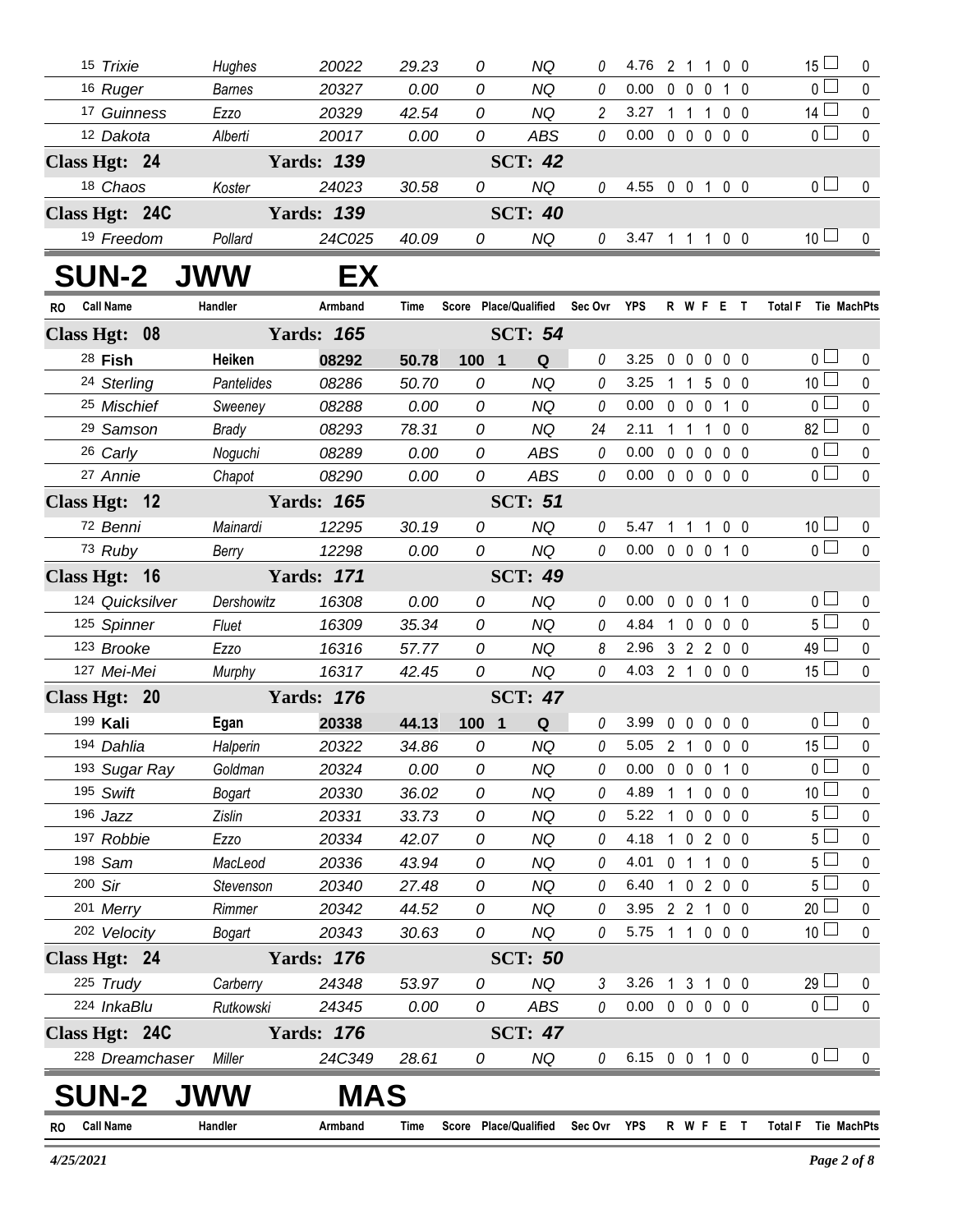| Class Hgt: 08          |                     | <b>Yards: 165</b> |       |                                | <b>SCT: 54</b> |          |                |                             |                     |                |                 |                |
|------------------------|---------------------|-------------------|-------|--------------------------------|----------------|----------|----------------|-----------------------------|---------------------|----------------|-----------------|----------------|
| <sup>19</sup> Bing     | <b>Gissler</b>      | 08128             | 35.19 | 100<br>$\mathbf 1$             | Q              | 0        | 4.69           | $0\quad 0$                  | $\overline{0}$      | 0 <sub>0</sub> | 0 <sub>1</sub>  | 18             |
| 18 Pop-Tart            | <b>Scheiner</b>     | 08127             | 36.29 | 100<br>$\overline{2}$          | Q              | 0        | 4.55           | $0\quad 0$                  | $\mathbf 0$         | 0 <sub>0</sub> | $0-$            | 17             |
| <sup>14</sup> Dreamer  | Andrysiak           | 08122             | 36.73 | 100<br>3                       | Q              | 0        | 4.49           | $0\quad 0$                  | $\mathbf 0$         | 0 <sub>0</sub> | 0 L             | 17             |
| <sup>20</sup> Buster   | Soccodato           | 08129             | 39.23 | 100<br>$\overline{4}$          | Q              | 0        | 4.21           | $0\quad 0$                  | $\mathbf 0$         | 0 <sub>0</sub> | 0 <sup>L</sup>  | 14             |
| <sup>7</sup> MomoHa!   | <b>Murphy</b>       | 08113             | 39.38 | 100                            | Q              | 0        | 4.19           | $0\quad 0$                  | $\mathbf 0$         | $0\quad 0$     | 0 L             | 14             |
| <sup>21</sup> Misty    | Gregory             | 08291             | 41.79 | 100                            | Q              | 0        | 3.95           | $0\quad 0$                  | $\mathbf 0$         | $0\quad 0$     | 0 <sup>1</sup>  | 12             |
| 8 Trixie               | <b>Bruno</b>        | 08114             | 43.63 | 100                            | Q              | 0        | 3.78           | $0\quad 0$                  | $\mathbf 0$         | $0\quad 0$     | 0 L             | 10             |
| <sup>11</sup> ZoomZoom | LaGrassa            | 08294             | 49.51 | 100                            | Q              | 0        | 3.33           | $0\quad 0$                  | $\mathbf 0$         | $0\quad 0$     | 0 <sub>0</sub>  | $\overline{4}$ |
| 13 Teddy               | Hill-Wampler        | 08109             | 0.00  | 0                              | <b>NQ</b>      | 0        | 0.00           | $\mathbf 0$<br>$\mathbf{1}$ | $\pmb{0}$           | $0\quad 0$     | 5 l             | 0              |
| <sup>5</sup> Myka      | Andrysiak           | 08111             | 49.08 | 0                              | <b>NQ</b>      | 0        | 3.36           | 2 <sub>1</sub>              | $\overline{2}$      | 0 <sub>0</sub> | 15 <sup>L</sup> | $\mathbf 0$    |
| 6 Yodee                | Cioffi-Parker       | 08112             | 0.00  | 0                              | <b>NQ</b>      | 0        | 0.00           | $0\quad 0$                  | $\mathbf 0$         | $1\quad0$      | 0 L             | 0              |
| 9 Victor               | Cuzzolino           | 08115             | 46.83 | 0                              | <b>NQ</b>      | 0        | 3.52           | 3 <sub>1</sub>              | $\mathbf 1$         | $0\quad 0$     | $20 -$          | 0              |
| 10 Toby                | Salmon              | 08119             | 55.48 | 0                              | <b>NQ</b>      | 1        | 2.97           | $0\quad 0$                  | $\mathbf 0$         | 0 <sub>0</sub> | 3 L             | 0              |
| 12 Ton Ton             | Hanes               | 08120             | 0.00  | 0                              | <b>NQ</b>      | 0        | 0.00           | $0\quad 0$                  | $\overline{0}$      | $1\quad0$      | 0 <sub>0</sub>  | $\mathbf 0$    |
| 22 Piper               | Cuzzolino           | 08123             | 52.28 | 0                              | <b>NQ</b>      | 0        | 3.16           | $\mathbf{1}$<br>$\mathbf 0$ | 0                   | 0 <sub>0</sub> | 5 l             | 0              |
| 15 Jiggy               | O'Donnell           | 08124             | 53.20 | 0                              | <b>NQ</b>      | 0        | 3.10           | $2\quad0$                   | $\mathbf 1$         | 0 <sub>0</sub> | 10 $\lfloor$    | 0              |
| 16 Kouki               | Murphy              | 08125             | 65.99 | 0                              | <b>NQ</b>      | 11       | 2.50           |                             | $3 \t1 \t2$         | 0 <sub>0</sub> | 53L             | 0              |
| 17 Tyler               | Zipperer            | 08126             | 62.92 | 0                              | <b>NQ</b>      | 8        | 2.62           |                             | 200                 | 0 <sub>0</sub> | 34 <sup>L</sup> | $\pmb{0}$      |
| <sup>23</sup> Scrappy  | LaGrassa            | 08287             | 51.43 | 0                              | <b>NQ</b>      | 0        | 3.21           |                             | 1 1 0 0 0           |                | 10 <sup>L</sup> | 0              |
| Class Hgt: 12          |                     | <b>Yards: 165</b> |       |                                | <b>SCT: 51</b> |          |                |                             |                     |                |                 |                |
| 62 Minute              | <b>Bintliff</b>     | 12152             | 27.72 | $\overline{\mathbf{1}}$<br>100 | Q              | 0        | 5.95           | $\mathbf 0$<br>$\mathbf 0$  | $\pmb{0}$           | 0 <sub>0</sub> | 0 L             | 23             |
| 53 Shameless           | Johnson             | 12140             | 29.83 | 100<br>$\mathbf{2}$            | ${\bf Q}$      | 0        | 5.53           | $0\quad 0$                  | 0                   | 0 <sub>0</sub> | 0 <sup>1</sup>  | 21             |
| 50 Ruckus              | Summersgill         | 12134             | 30.59 | 100<br>3                       | ${\bf Q}$      | 0        | 5.39           | $0\quad 0$                  | $\mathbf 0$         | 0 <sub>0</sub> | 0 <sup>1</sup>  | 20             |
| 51 Digby               | <b>Brawner</b>      | 12137             | 32.15 | 100<br>$\overline{4}$          | ${\bf Q}$      | 0        | 5.13           | $0\quad 0$                  | $\mathbf 0$         | $0\quad 0$     | $0\Gamma$       | 18             |
| 66 Ditto               | Prekop              | 12156             | 32.58 | 100                            | Q              | 0        | 5.06           | $0\quad 0$                  | $\mathbf 0$         | 0 <sub>0</sub> | 0 <sub>0</sub>  | 18             |
| 60 Darla               | <b>McCay</b>        | 12149             | 34.80 | 100                            | Q              | 0        | 4.74           | $0\quad 0$                  | $\mathbf 0$         | $0\quad 0$     | 0 L             | 16             |
| 63 Liz Lemon           | <b>Striepeck</b>    | 12153             | 35.26 | 100                            | ${\bf Q}$      | 0        | 4.68           | $0\quad 0$                  | $\mathbf 0$         | 0 <sub>0</sub> | 0 <sub>0</sub>  | 15             |
| 61 Casey               | <b>Brav</b>         | 12151             | 35.63 | 100                            | ${\bf Q}$      | 0        | 4.63           |                             | $0\quad 0\quad 0$   | 0 <sub>0</sub> | o L             | 15             |
| 59 Bolt                | <b>Hill-Wampler</b> | 12147             | 35.70 | 100                            | Q              | 0        | 4.62 0 0 0 0 0 |                             |                     |                | $\overline{0}$  | 15             |
| 65 OBX                 | Kellar              | 12155             | 43.06 | 100                            | Q              | 0        | 3.83           |                             | $0\,0\,0$           | $0\quad 0$     | 0 L             | 7              |
| 55 Pippi               | <b>Cornelius</b>    | 12142             | 46.67 | 100                            | Q              | 0        | 3.54           |                             | $0\quad 0\quad 0$   | 0 <sub>0</sub> | 0 L             | 4              |
| 46 Leonard             | Ezzo                | 12130             | 46.12 | 0                              | <b>NQ</b>      | 0        | 3.58           | 3 1                         | $\overline{1}$      | $0\quad 0$     | 20 <sup>L</sup> | 0              |
| 48 Spark               | <b>Bintliff</b>     | 12132             | 0.00  | 0                              | <b>NQ</b>      | 0        | 0.00           |                             | $0\quad 0\quad 0$   | $1\quad 0$     | 0 <sub>l</sub>  | $\mathbf 0$    |
| 49 Sadie               | Gregory             | 12133             | 44.64 | 0                              | <b>NQ</b>      | 0        | 3.70           |                             | 1 0 0               | $0\quad 0$     | 5 <sup>1</sup>  | 0              |
| 52 Misha               | Szakacs             | 12139             | 47.17 | 0                              | <b>NQ</b>      | 0        | 3.50           | $1\quad1$                   | $\mathbf 0$         | $0\quad 0$     | 10 $\lfloor$    | $\mathbf 0$    |
| 54 Ta-Da!              | Mount               | 12141             | 0.00  | 0                              | <b>NQ</b>      | 0        | 0.00           | $0\quad 0$                  | 0                   | 1 0            | 0 L             | 0              |
| 56 Tess                | Ranieri             | 12143             | 0.00  | 0                              | <b>NQ</b>      | 0        | 0.00           |                             | $0\quad 0\quad 0$   | $1\quad0$      | $0-$            | $\pmb{0}$      |
| 58 Maddy               | Murphy              | 12146             | 49.61 | 0                              | <b>NQ</b>      | 0        | 3.33           | 1 1                         | $\mathbf 0$         | $0\quad 0$     | 10 <sup>L</sup> | 0              |
| 64 Trek                | Wiechmann           | 12154             | 27.31 | 0                              | <b>NQ</b>      | 0        | 6.04           | 1<br>1                      | $\mathbf 0$         | 0 <sub>0</sub> | 10 <sup>1</sup> | $\pmb{0}$      |
| 67 Haley               | Barnes              | 12157             | 44.61 | 0                              | NQ             | 0        | 3.70           | 1<br>$\mathbf{1}$           | $\mathbf 0$         | $0\quad 0$     | 10 $\lfloor$    | 0              |
| 68 Scotty              | Ezzo                | 12158             | 0.00  | 0                              | <b>NQ</b>      | 0        | 0.00           | $0\quad 0$                  | $\overline{0}$      | $1\quad0$      | 0 <sub>0</sub>  | $\pmb{0}$      |
| 69 Capri               | <b>Brady</b>        | 12296             | 48.14 | 0                              | NQ             | 0        | 3.43           |                             | $1 \quad 2 \quad 1$ | $0\quad 0$     | 15 <sup>L</sup> | 0              |
| 70 B                   | Hill-Wampler        | 12300             | 0.00  | 0                              | <b>NQ</b>      | 0        | 0.00           |                             | $0\quad 0\quad 0$   | 1 0            | 0 <sub>l</sub>  | $\pmb{0}$      |
| 71 Kylie               | Parkin              | 12303             | 40.19 | 0                              | <b>NQ</b>      | 0        | 4.11           | $1\quad0$                   | $\mathbf{0}$        | $0\quad 0$     | 5 l             | 0              |
| 47 Pebbles             | Hauser              | 12131             | 0.00  | 0                              | ABS            | $\it{0}$ | 0.00           |                             | 00000               |                | 0 <sub>0</sub>  | $\mathbf 0$    |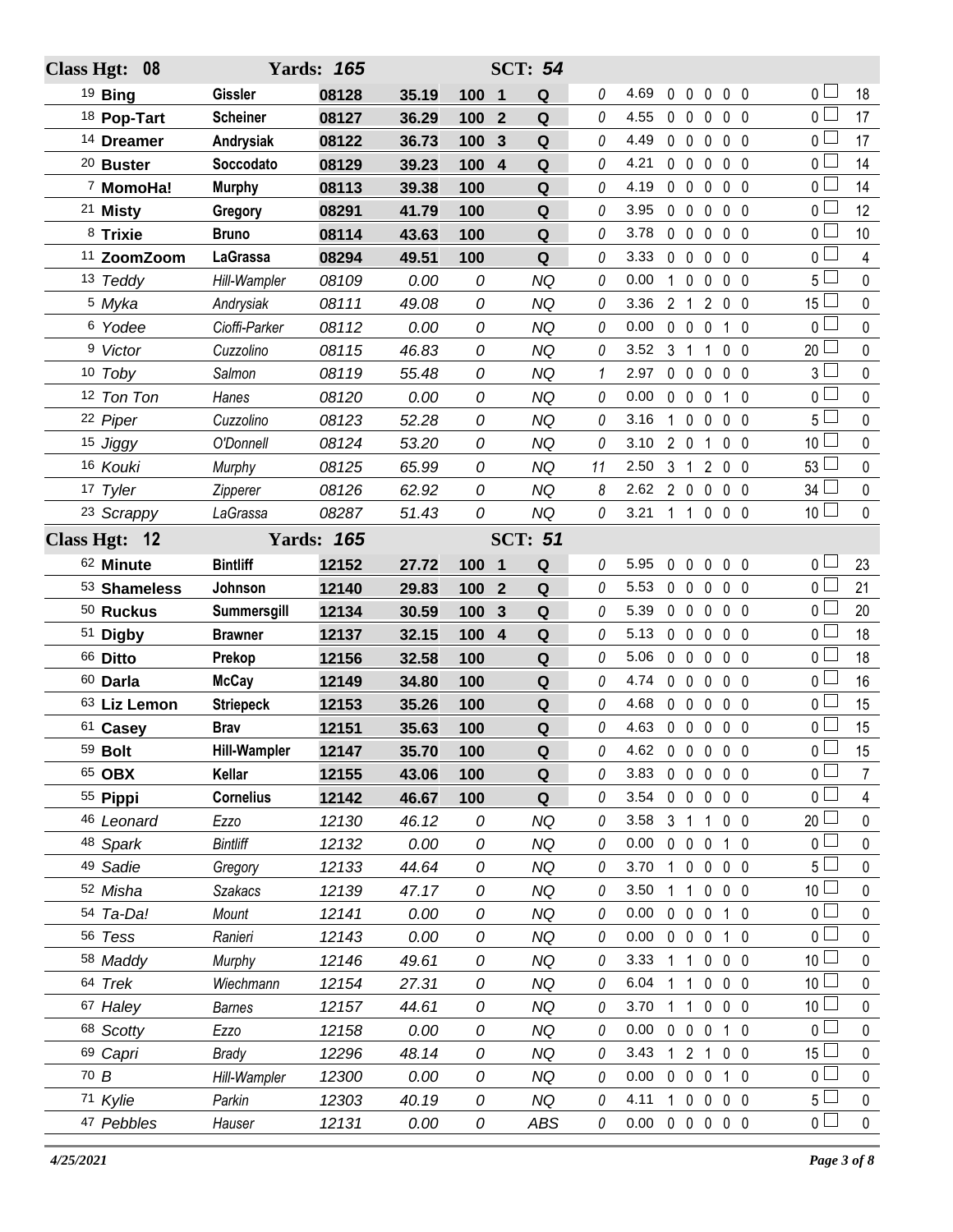| 57 Claire       | Hauser                | 12144             | 0.00  | 0   | ABS                          | 0        | $0.00 \t0 \t0 \t0 \t0 \t0$ |              |                   |                   |                | $\overline{0}$  | $\mathbf 0$ |
|-----------------|-----------------------|-------------------|-------|-----|------------------------------|----------|----------------------------|--------------|-------------------|-------------------|----------------|-----------------|-------------|
| Class Hgt: 16   |                       | <b>Yards: 171</b> |       |     | <b>SCT: 49</b>               |          |                            |              |                   |                   |                |                 |             |
| 113 Jam         | Dos                   | 16199             | 24.38 | 100 | $\overline{\mathbf{1}}$<br>Q | $\it{0}$ | 7.01                       | $0\quad 0$   |                   | $\mathbf 0$       | 0 <sub>0</sub> | 0 <sub>1</sub>  | 24          |
| 111 Daisy       | <b>Evans</b>          | 16195             | 27.18 | 100 | $\overline{2}$<br>Q          | 0        | 6.29                       | $0\quad 0$   |                   | $\mathbf 0$       | $0\quad 0$     | $0-$            | 21          |
| 97 Fred         | <b>Bintliff</b>       | 16178             | 27.50 | 100 | Q<br>$\mathbf{3}$            | 0        | 6.22                       | $0\quad 0$   |                   | $\mathbf 0$       | 0 <sub>0</sub> | 0 <sub>1</sub>  | 21          |
| 120 SnapShot    | Johnson               | 16319             | 27.55 | 100 | $\overline{4}$<br>Q          | 0        | 6.21                       | $0\quad 0$   |                   | $\mathbf 0$       | $0\quad 0$     | 0 <sub>l</sub>  | 21          |
| 90 Quiz         | Simonelli             | 16168             | 28.61 | 100 | Q                            | 0        | 5.98                       | $0\quad 0$   |                   | $\mathbf 0$       | $0\quad 0$     | 0 <sup>1</sup>  | 20          |
| 91 Hula         | Ancona                | 16169             | 29.25 | 100 | Q                            | 0        | 5.85                       | $0\quad 0$   |                   | $\mathbf 0$       | 0 <sub>0</sub> | $0^{\Box}$      | 19          |
| 83 Joy          | <b>Stoddard</b>       | 16161             | 30.41 | 100 | Q                            | 0        | 5.62                       | $0\quad 0$   |                   | $\mathbf 0$       | 0 <sub>0</sub> | $\overline{0}$  | 18          |
| 118 Prairie     | Cerilli               | 16312             | 30.58 | 100 | Q                            | 0        | 5.59                       | $0\quad 0$   |                   | $\mathbf 0$       | 0 <sub>0</sub> | 0 <sub>0</sub>  | 18          |
| 96 Grover       | Puro                  | 16176             | 31.60 | 100 | ${\bf Q}$                    | 0        | 5.41                       | $0\quad 0$   |                   | $\mathbf 0$       | 0 <sub>0</sub> | 0 <sup>1</sup>  | 17          |
| 110 <b>Finn</b> | <b>Bruno</b>          | 16194             | 31.61 | 100 | Q                            | 0        | 5.41                       | $0\quad 0$   |                   | $\mathbf 0$       | $0\quad 0$     | 0 <sub>0</sub>  | 17          |
| 105 Pennie      | Kandle                | 16187             | 33.94 | 100 | ${\bf Q}$                    | 0        | 5.04                       | $0\quad 0$   |                   | $\mathbf 0$       | $0\quad 0$     | 0 <sup>1</sup>  | 15          |
| 114 Barrett     | Cerilli               | 16310             | 34.83 | 100 | Q                            | 0        | 4.91                       | $0\quad 0$   |                   | $\mathbf 0$       | 0 <sub>0</sub> | 0 <sub>0</sub>  | 14          |
| 107 Sassy       | Forsberg-Mosn         | 16191             | 35.10 | 100 | ${\bf Q}$                    | 0        | 4.87                       | $0\quad 0$   |                   | $\mathbf 0$       | 0 <sub>0</sub> | $\overline{0}$  | 13          |
| 103 Badger      | Cerilli               | 16184             | 35.48 | 100 | Q                            | 0        | 4.82                       | $0\quad 0$   |                   | $\mathbf 0$       | 0 <sub>0</sub> | 0 <sup>2</sup>  | 13          |
| 88 Emma         | <b>Martin-Marquez</b> | 16166             | 43.45 | 100 | ${\bf Q}$                    | 0        | 3.94                       | $0\quad 0$   |                   | $\mathbf 0$       | $0\quad 0$     | $\overline{0}$  | 5           |
| 108 Loa         | <b>Martin-Marquez</b> | 16192             | 43.63 | 100 | Q                            | 0        | 3.92                       | $0\quad 0$   |                   | $\mathbf 0$       | 0 <sub>0</sub> | 0 <sub>0</sub>  | 5           |
| 86 Venchi       | Arena                 | 16164             | 44.57 | 100 | Q                            | 0        | 3.84                       | $0\quad 0$   |                   | $\mathbf 0$       | 0 <sub>0</sub> | 0 <sup>1</sup>  | 4           |
| 81 Lucca        | Evans                 | 16159             | 0.00  | 0   | <b>NQ</b>                    | 0        | 0.00                       | $0\quad 0$   |                   | $\mathbf 0$       | $1\quad0$      | $\overline{0}$  | $\pmb{0}$   |
| 82 Allie        | Parkin                | 16160             | 42.00 | 0   | <b>NQ</b>                    | 0        | 4.07                       | $2\quad0$    |                   | $\overline{1}$    | $0\quad 0$     | 10 <sup>1</sup> | $\pmb{0}$   |
| 84 Surf         | Wiechmann             | 16162             | 29.65 | 0   | <b>NQ</b>                    | 0        | 5.77                       | $0\quad 0$   |                   | $\overline{1}$    | 0 <sub>0</sub> | $\overline{0}$  | $\pmb{0}$   |
| 87 Tollie       | Cottler               | 16165             | 48.79 | 0   | <b>NQ</b>                    | 0        | 3.50                       |              | 1 0 0             |                   | 0 <sub>0</sub> | 5 <sub>1</sub>  | $\pmb{0}$   |
| 89 ReCon        | Brown                 | 16167             | 0.00  | 0   | <b>NQ</b>                    | 0        | 0.00                       | $0\quad 0$   |                   | $\mathbf{0}$      | 1 0            | $\overline{0}$  | $\mathbf 0$ |
| 92 RivaMni      | Kappe                 | 16170             | 30.54 | 0   | <b>NQ</b>                    | 0        | 5.60                       | $\mathbf 1$  | $\mathbf 0$       | $\mathbf{1}$      | 0 <sub>0</sub> | 5 <sup>0</sup>  | $\pmb{0}$   |
| 93 Tucker       | Powell                | 16172             | 40.85 | 0   | <b>NQ</b>                    | 0        | 4.19                       | 3 1          |                   | $\mathbf{1}$      | $0\quad 0$     | 20 <sup>2</sup> | $\pmb{0}$   |
| 94 Ozzy         | Halloran              | 16173             | 0.00  | 0   | <b>NQ</b>                    | 0        | 0.00                       |              | $0\quad 0\quad 0$ |                   | $1\quad0$      | $\overline{0}$  | $\pmb{0}$   |
| 95 Mica         | Brown                 | 16175             | 44.36 | 0   | <b>NQ</b>                    | 0        | 3.85                       | $\mathbf{1}$ | $\overline{1}$    | $\mathbf{1}$      | 0 <sub>0</sub> | 10 <sup>5</sup> | $\mathbf 0$ |
| 98 Lilac        | Davis                 | 16179             | 31.84 | 0   | <b>NQ</b>                    | $\theta$ | 5.37                       | $1\quad1$    |                   | $0\quad 0\quad 0$ |                | 10 <sup>2</sup> | $\pmb{0}$   |
| 99 Sawyer       | Ondeyka               | 16180             | 34.02 | 0   | <b>NQ</b>                    | 0        | $5.03$ 2 0 1 0 0           |              |                   |                   |                | 10 <sup>2</sup> | $\mathbf 0$ |
| 100 CeCe        | Goodspeed             | 16181             | 37.75 | 0   | <b>NQ</b>                    | 0        | 4.53                       |              | 1 0 0 0 0         |                   |                | 5 <sup>1</sup>  | 0           |
| 101 Grady       | Puro                  | 16182             | 0.00  | 0   | <b>NQ</b>                    | 0        | 0.00                       |              | $0\quad 0\quad 0$ |                   | 1 0            | 0 <sub>0</sub>  | 0           |
| 102 Lici        | Cimprich              | 16183             | 42.60 | 0   | <b>NQ</b>                    | 0        | 4.01                       |              | 3 2 1             |                   | $0\quad 0$     | $25 \perp$      | 0           |
| 104 E.V.        | Gichner               | 16186             | 0.00  | 0   | <b>NQ</b>                    | 0        | 0.00                       |              | $0\quad 0\quad 0$ |                   | $1\quad0$      | 0 <sub>0</sub>  | 0           |
| 106 Trigger     | Cerilli               | 16188             | 31.55 | 0   | <b>NQ</b>                    | 0        | 5.42                       | $0\quad 0$   |                   | $\overline{1}$    | $0\quad 0$     | 0 <sub>0</sub>  | 0           |
| 109 Delaney     | Miele                 | 16193             | 35.07 | 0   | <b>NQ</b>                    | 0        | 4.88                       |              | 1                 | $\mathbf 0$       | $0\quad 0$     | 10 <sup>L</sup> | 0           |
| 112 Figment     | Vargas                | 16196             | 0.00  | 0   | <b>NQ</b>                    | 0        | 0.00                       |              | $0\quad 0\quad 0$ |                   | $1\quad0$      | 0 <sub>0</sub>  | 0           |
| 115 Lila        | Bunin                 | 16200             | 32.85 | 0   | <b>NQ</b>                    | 0        | 5.21                       |              | 2 0 0 0 0         |                   |                | 10 <sup>2</sup> | 0           |
| 116 Vico        | Arena                 | 16202             | 47.20 | 0   | <b>NQ</b>                    | 0        | 3.62                       |              | 1 0 0 0 0         |                   |                | $5\Box$         | 0           |
| 117 Molly       | Coleman-Rosa          | 16306             | 56.24 | 0   | <b>NQ</b>                    | 7        | 3.04                       | 2 1          |                   | $\mathbf 0$       | $0\quad 0$     | 36 L            | 0           |
| 126 Cao Runn    | Bryden                | 16315             | 0.00  | 0   | <b>NQ</b>                    | 0        | 0.00                       |              | $0\quad 0\quad 0$ |                   | $1\quad0$      | 0 <sub>0</sub>  | 0           |
| $119$ Zabu      | Goodspeed             | 16318             | 0.00  | 0   | NQ                           | 0        | 0.00                       | $0\quad 0$   |                   | $\mathbf 0$       | 1 0            | 0 <sub>0</sub>  | 0           |
| 85 Shine        | Harrington            | 16163             | 0.00  | 0   | <b>ABS</b>                   | 0        | 0.00                       |              | 00000             |                   |                | 0 <sup>1</sup>  | 0           |
| 122 Skyler      | Pollifrone            | 16304             | 0.00  | 0   | ABS                          | 0        | 0.00                       | $0\quad 0$   |                   | $\mathbf 0$       | 0 <sub>0</sub> | $\overline{0}$  | 0           |
| 121 Devlin      | Hauser                | 16321             | 0.00  | 0   | ABS                          | 0        | 0.00                       |              | $00000$           |                   |                | $_0 \sqcup$     | $\mathbf 0$ |
| Class Hgt: 20   |                       | <b>Yards: 176</b> |       |     | <b>SCT: 47</b>               |          |                            |              |                   |                   |                |                 |             |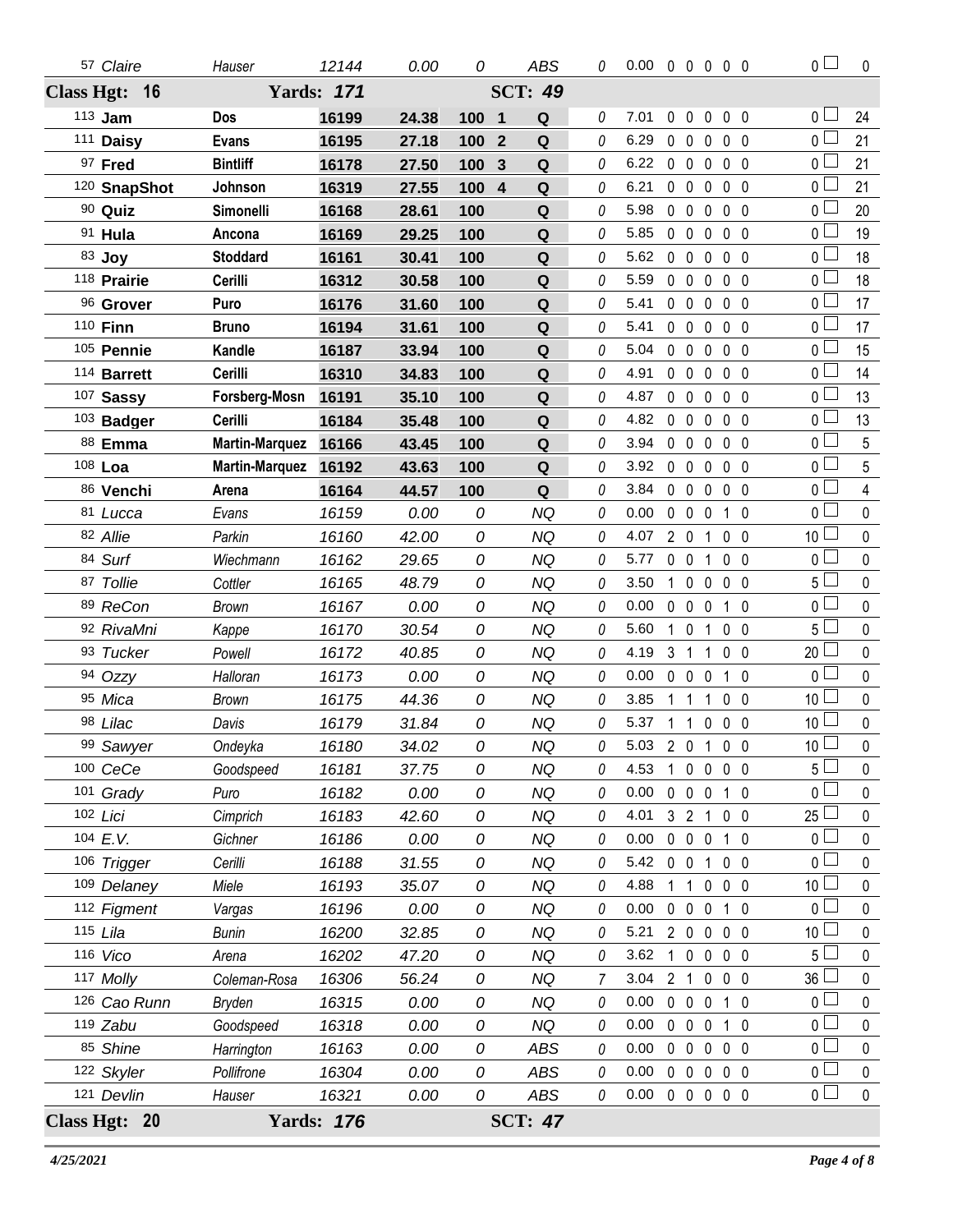| 143 Flirt              | Nally               | 20207 | 0.00  | 0   | AIS                                    | 0 | 0.00 | 0              | 0              | $\mathbf{0}$   | $0\quad 0$     | $\overline{0}$  | 0           |
|------------------------|---------------------|-------|-------|-----|----------------------------------------|---|------|----------------|----------------|----------------|----------------|-----------------|-------------|
| 151 Believe            | Rainer              | 20217 | 24.71 | 100 | $\mathbf{1}$<br>$\mathbf Q$            | 0 | 7.12 | $\mathbf 0$    | $\mathbf 0$    | 0              | 0 <sub>0</sub> | $0\perp$        | 22          |
| 141 Hallelujah         | Ajoux               | 20204 | 25.22 | 100 | $\mathbf Q$<br>$\overline{2}$          | 0 | 6.98 | $0\quad 0$     |                | $\mathbf 0$    | 0 <sub>0</sub> | 0 L             | 21          |
| 183 Wit                | <b>DeWitt</b>       | 20260 | 25.41 | 100 | Q<br>3                                 | 0 | 6.93 | $\mathbf{0}$   | $\mathbf 0$    | 0              | 0 <sub>0</sub> | 0 L             | 21          |
| 167 Optimus Prim Ajoux |                     | 20234 | 26.10 | 100 | $\overline{\mathbf{4}}$<br>$\mathbf Q$ | 0 | 6.74 | $\mathbf{0}$   | $\overline{0}$ | $\mathbf{0}$   | 0 <sub>0</sub> | 0 L             | 20          |
| 160 Asher              | <b>Scagnelli</b>    | 20227 | 26.22 | 100 | ${\bf Q}$                              | 0 | 6.71 | $0\quad 0$     |                | 0              | 0 <sub>0</sub> | 0 <sub>l</sub>  | 20          |
| 157 Fae                | <b>Schilling</b>    | 20224 | 27.80 | 100 | ${\bf Q}$                              | 0 | 6.33 | $0\quad 0$     |                | $\mathbf 0$    | $0\quad 0$     | 0 <sub>l</sub>  | 19          |
| 185 Jockey             | Cerilli             | 20253 | 27.93 | 100 | ${\bf Q}$                              | 0 | 6.30 | $0\quad 0$     |                | 0              | 0 <sub>0</sub> | 0 <sup>1</sup>  | 19          |
| 179 Leverage           | <b>Brown</b>        | 20248 | 28.40 | 100 | Q                                      | 0 | 6.20 | $0\quad 0$     |                | 0              | 0 <sub>0</sub> | 0 <sub>0</sub>  | 18          |
| 187 Nick               | <b>Wurst</b>        | 20257 | 28.94 | 100 | Q                                      | 0 | 6.08 | $\mathbf 0$    | $\overline{0}$ | 0              | 0 <sub>0</sub> | 0 <sub>0</sub>  | 18          |
| 165 Frisk              | Cerilli             | 20232 | 30.60 | 100 | Q                                      | 0 | 5.75 | $0\quad 0$     |                | 0              | 0 <sub>0</sub> | 0 <sub>0</sub>  | 16          |
| 144 Gracie             | Cardamone           | 20209 | 30.82 | 100 | ${\bf Q}$                              | 0 | 5.71 | $0\quad 0$     |                | 0              | 0 <sub>0</sub> | 0 <sub>0</sub>  | 16          |
| 159 Bounty             | Cerilli             | 20226 | 31.44 | 100 | Q                                      | 0 | 5.60 | $0\quad 0$     |                | $\mathbf{0}$   | 0 <sub>0</sub> | 0 L             | 15          |
| 140 Brawny             | Cerilli             | 20203 | 31.76 | 100 | $\mathbf Q$                            | 0 | 5.54 | 0              | $\mathbf 0$    | 0              | 0 <sub>0</sub> | 0 <sub>0</sub>  | 15          |
| 139 <b>Hops</b>        | <b>Mellon</b>       | 20208 | 32.08 | 100 | Q                                      | 0 | 5.49 | $0\quad 0$     |                | $\mathbf 0$    | 0 <sub>0</sub> | 0 L             | 14          |
| 158 Emma               | <b>Hill-Wampler</b> | 20225 | 32.77 | 100 | ${\bf Q}$                              | 0 | 5.37 | $0\quad 0$     |                | 0              | 0 <sub>0</sub> | 0 <sub>0</sub>  | 14          |
| 153 Lollipop           | <b>Habich</b>       | 20219 | 32.81 | 100 | Q                                      | 0 | 5.36 | $0\quad 0$     |                | 0              | $0\quad 0$     | 0 L             | 14          |
| 188 Bailey             | Ajoux               | 20259 | 34.29 | 100 | ${\bf Q}$                              | 0 | 5.13 | 0              | $\mathbf 0$    | 0              | 0 <sub>0</sub> | 0 <sub>0</sub>  | 12          |
| 145 Yeager             | <b>Miele</b>        | 20210 | 34.32 | 100 | $\mathbf Q$                            | 0 | 5.13 | $0\quad 0$     |                | $\mathbf 0$    | 0 <sub>0</sub> | 0 <sup>1</sup>  | 12          |
| 162 Indi               | <b>Torok</b>        | 20229 | 34.60 | 100 | ${\bf Q}$                              | 0 | 5.09 | $\mathbf{0}$   | $\overline{0}$ | 0              | 0 <sub>0</sub> | 0 <sub>0</sub>  | 12          |
| 166 Oskar              | <b>Patrick</b>      | 20233 | 35.46 | 100 | Q                                      | 0 | 4.96 | $0\quad 0$     |                | $\mathbf 0$    | $0\quad 0$     | 0 <sub>0</sub>  | 11          |
| 174 Rona               | <b>Schowalter</b>   | 20243 | 37.06 | 100 | $\mathbf Q$                            | 0 | 4.75 | $\mathbf{0}$   | $\mathbf 0$    | 0              | $0\quad 0$     | 0 <sup>1</sup>  | 9           |
| 137 Romeo              | <b>Andrews</b>      | 20258 | 37.52 | 100 | ${\bf Q}$                              | 0 | 4.69 | $\mathbf{0}$   | $\mathbf 0$    | $\mathbf 0$    | 0 <sub>0</sub> | $0^{\square}$   | 9           |
|                        |                     |       | 38.73 | 100 | Q                                      | 0 | 4.54 | $\mathbf{0}$   | $\overline{0}$ | $\mathbf{0}$   | $0\quad 0$     | 0 <sub>1</sub>  | 8           |
| 142 Rio Grande         | Wolf                | 20206 |       |     |                                        |   |      |                |                |                |                |                 |             |
| 175 Gritty             | Cerilli             | 20244 | 40.25 | 100 | ${\bf Q}$                              | 0 | 4.37 | 0 <sub>0</sub> |                | $\mathbf{0}$   | $0\quad 0$     | $0 \Box$        | 6           |
| 150 Gunny              | Cerilli             | 20216 | 41.08 | 100 | Q                                      | 0 | 4.28 | $\mathbf 0$    | $\mathbf 0$    | 0              | $0\quad 0$     | 0 <sub>0</sub>  | 5           |
| 138 Cadence            | McLoughlin          | 20205 | 0.00  | 0   | <b>NQ</b>                              | 0 | 0.00 | $\mathbf{0}$   | $\mathbf 0$    | $\pmb{0}$      | 1<br>0         | 0 <sub>0</sub>  | 0           |
| 146 Ghost              | Patrick             | 20211 | 39.41 | 0   | <b>NQ</b>                              | 0 | 4.47 | 1              | $\overline{2}$ | 1              | 0 <sub>0</sub> | $15\perp$       | 0           |
| 147 Gremlin            | Bridgwood           | 20212 | 0.00  | 0   | <b>NQ</b>                              | 0 | 0.00 | 0              | $\mathbf 0$    | 0              | 1 <sub>0</sub> | 0 <sub>0</sub>  | 0           |
| 152 Verb               | <b>DeWitt</b>       | 20218 | 29.75 | 0   | <b>NQ</b>                              | 0 | 5.92 | $\overline{1}$ | $\mathbf 0$    | $\mathbf 0$    | 0 <sub>0</sub> | $5\Box$         | $\mathbf 0$ |
| 154 Blitz              | Aldrich             | 20220 | 29.76 | 0   | NQ                                     | 0 | 5.91 |                | 11             |                | 200            | 10 <sup>1</sup> | 0           |
| 156 <i>T Rex</i>       | <b>Masters</b>      | 20223 | 38.45 | 0   | <b>NQ</b>                              | 0 | 4.58 | $\mathbf{0}$   | 0              | $\overline{2}$ | $0\quad 0$     | 0 <sup>1</sup>  | 0           |
| 161 Sligo              | Johnston            | 20228 | 0.00  | 0   | <b>NQ</b>                              | 0 | 0.00 | $0\quad 0$     |                | 0              | 1 0            | $\mathbf{0}$    | 0           |
| 163 Scout              | Cierpiszewski       | 20230 | 30.49 | 0   | <b>NQ</b>                              | 0 | 5.77 | 1              | $\mathbf 0$    | 0              | 0 <sub>0</sub> | 5 <sub>1</sub>  | 0           |
| 164 Krakken            | Borga               | 20231 | 0.00  | 0   | <b>NQ</b>                              | 0 | 0.00 | $\mathbf{0}$   | $\mathbf 0$    | 0              | 1 0            | 0 l             | 0           |
| 168 O'Neill            | Keeshen             | 20235 | 35.35 | 0   | <b>NQ</b>                              | 0 | 4.98 | 2 <sub>1</sub> |                | $\mathbf 1$    | 0 <sub>0</sub> | $15\perp$       | 0           |
| 169 Indiana Bones      | Rooney              | 20236 | 50.66 | 0   | <b>NQ</b>                              | 3 | 3.47 | 2 <sub>1</sub> |                | $\mathbf 0$    | $0\quad 0$     | 24 <sup>1</sup> | 0           |
| 170 Dan                | Ezzo                | 20238 | 38.57 | 0   | <b>NQ</b>                              | 0 | 4.56 | 11             |                | $\overline{2}$ | $0\quad 0$     | 10 <sup>2</sup> | 0           |
| 171 Emily              | McGuigan            | 20239 | 31.21 | 0   | NQ                                     | 0 | 5.64 | $\mathbf{0}$   | $\mathbf 0$    | 1              | 0 <sub>0</sub> | 0 <sub>0</sub>  | 0           |
| 172 Rugby              | Wisner              | 20240 | 0.00  | 0   | <b>NQ</b>                              | 0 | 0.00 | $\mathbf{0}$   | $\overline{0}$ | 0              | $1\quad0$      | $0-$            | 0           |
| 173 Bowie              | Danielsen           | 20241 | 40.04 | 0   | NQ                                     | 0 | 4.40 | 1              | -1             | $\mathbf 0$    | $0\quad 0$     | 10 <sup>°</sup> | 0           |
| 176 Declan             | Minnella            | 20245 | 36.93 | 0   | NQ                                     | 0 | 4.77 | $0\quad 0$     |                | $\overline{2}$ | $0\quad 0$     | 0 <sub>0</sub>  | 0           |
| 177 Duncan             | Tendler             | 20246 | 40.29 | 0   | <b>NQ</b>                              | 0 | 4.37 | 1              | -1             | 1              | $0\quad 0$     | 10 <sup>1</sup> | 0           |
| 178 Dynamo             | Mount               | 20247 | 27.40 | 0   | <b>NQ</b>                              | 0 | 6.42 | $0\quad 0$     |                | $\mathbf{1}$   | $0\quad 0$     | $0-$            | 0           |
| 180 Luna               | Everett             | 20249 | 48.12 | 0   | <b>NQ</b>                              |   | 3.66 | $2\quad0$      |                | 0              | $0\quad 0$     | 13 <sup>L</sup> | 0           |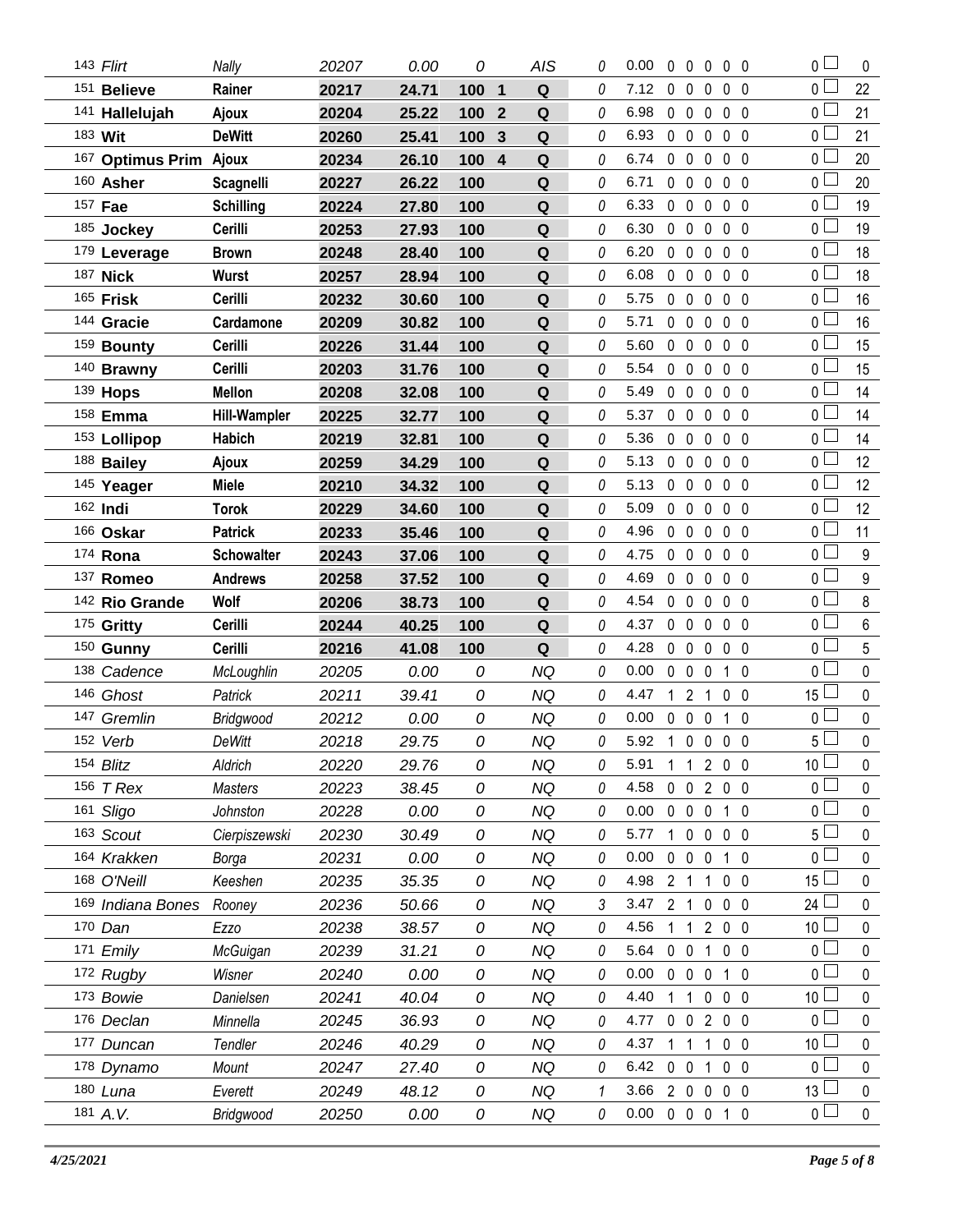|              | 182 Cooper          | Mellon         | 20251             | 49.17        | 0     | NQ                           | 2              | 3.58                       | 1              | $\overline{0}$    | $0\quad 0\quad 0$ |                   |                     | 11             | 0                  |
|--------------|---------------------|----------------|-------------------|--------------|-------|------------------------------|----------------|----------------------------|----------------|-------------------|-------------------|-------------------|---------------------|----------------|--------------------|
|              | 184 Tag             | Lechner        | 20252             | 0.00         | 0     | NQ                           | 0              | 0.00                       | $\mathbf{0}$   | $\overline{0}$    | $\mathbf{0}$<br>1 | 0                 |                     | 0 <sub>1</sub> | 0                  |
|              | 190 Kimba           | <b>Busacca</b> | 20333             | 36.65        | 0     | <b>NQ</b>                    | 0              | 4.80                       | 0 <sub>1</sub> |                   | 1                 | 0 <sub>0</sub>    |                     | 5 <sub>1</sub> | $\pmb{0}$          |
|              | 191 Blake           | Murdock        | 20337             | 29.48        | 0     | NQ                           | 0              | 5.97                       |                | $1\quad0$         | 0                 | 0 <sub>0</sub>    |                     | 5 <sub>1</sub> | $\mathbf 0$        |
|              | 192 Rusty           | Flannelly      | 20339             | 40.11        | 0     | <b>NQ</b>                    | 0              | 4.39                       |                | $1\quad 0$        | 1                 | $0\quad 0$        |                     | 5 <sub>1</sub> | 0                  |
|              | 148 Smartie Pantz   | Owen           | 20213             | 0.00         | 0     | <b>ABS</b>                   | 0              | 0.00                       |                | $0\quad 0$        | 0                 | $0\quad 0$        |                     | 0 <sub>0</sub> | 0                  |
|              | 149 Gretel          | Leonard        | 20214             | 0.00         | 0     | <b>ABS</b>                   | 0              | 0.00                       | 0 <sub>0</sub> |                   | $\mathbf 0$       | 0 <sub>0</sub>    |                     | 0 <sub>0</sub> | 0                  |
|              | 155 Fever           | Westcott       | 20222             | 0.00         | 0     | <b>ABS</b>                   | 0              | 0.00                       |                | $0\quad 0$        | $\mathbf 0$       | 0 <sub>0</sub>    |                     | 0 <sub>1</sub> | 0                  |
|              | 186 Sky             | Patrick        | 20256             | 0.00         | 0     | <b>ABS</b>                   | 0              | 0.00                       |                | $0\quad 0$        | $\mathbf 0$       | $0\quad 0$        |                     | 0 <sub>0</sub> | $\pmb{0}$          |
|              | 189 Regan           | Jahn           | 20332             | 0.00         | 0     | <b>ABS</b>                   | 0              | 0.00                       |                | $0\quad 0$        | $0\quad 0\quad 0$ |                   |                     | $\overline{0}$ | $\pmb{0}$          |
|              | Class Hgt: 24       |                | <b>Yards: 176</b> |              |       | <b>SCT: 50</b>               |                |                            |                |                   |                   |                   |                     |                |                    |
|              | 210 Shambhu         | <b>Thorpe</b>  | 24264             | 32.28        | 100   | Q<br>$\overline{\mathbf{1}}$ | 0              | 5.45                       | $\mathbf{0}$   | $\mathbf{0}$      | $\mathbf{0}$      | $0\quad 0$        |                     | 0 <sub>0</sub> | 17                 |
|              | 211 Ryder           | <b>Barlics</b> | 24262             | 35.52        | 100   | Q<br>$\boldsymbol{2}$        | 0              | 4.95                       | $\mathbf{0}$   | $\mathbf 0$       | 0                 | 0 <sub>0</sub>    |                     | 0 <sub>0</sub> | 14                 |
|              | 215 Kairos          | <b>Borga</b>   | 24267             | 40.31        | 100   | Q<br>$\mathbf{3}$            | 0              | 4.37                       |                | $0\quad 0$        | 0                 | $0\quad 0$        |                     | 0 <sub>1</sub> | $\boldsymbol{9}$   |
|              | 222 Kai             | <b>Thorpe</b>  | 24275             | 42.07        | 100 4 | Q                            | 0              | 4.18                       |                | $0\quad 0$        | 0                 | $0\quad 0$        |                     | 0 <sub>0</sub> | $\overline{7}$     |
|              | 212 Lexi            | Kansky         | 24261             | 56.33        | 0     | <b>NQ</b>                    | 6              | 3.12                       |                | $0\quad 0$        | $\mathbf{0}$      | 0 <sub>0</sub>    |                     | $18\perp$      | 0                  |
|              | 213 Obi             | Everett        | 24263             | 52.76        | 0     | NQ                           | $\overline{c}$ | 3.34                       |                | 3 3               | 200               |                   |                     | $36 \Box$      | 0                  |
|              | 209 Dublin          | McIlhenny      | 24265             | 0.00         | 0     | <b>NQ</b>                    | 0              | 0.00                       |                | $0\quad 0$        | 0<br>1            | 0                 |                     | 0 <sub>0</sub> | 0                  |
|              | 214 Hunter          | Pactwa         | 24266             | 0.00         | 0     | NQ                           | 0              | 0.00                       |                | $0\quad 0$        | $\mathbf 0$       | $1\quad$ $\Omega$ |                     | 0 <sub>0</sub> | 0                  |
|              | 217 Rhyze           | Turner         | 24270             | 0.00         | 0     | NQ                           | 0              | 0.00                       |                | $0\quad 0$        | $\mathbf 0$       | $1\quad0$         |                     | 0 <sub>1</sub> | 0                  |
|              | 223 Rio             | <b>Barlics</b> | 24271             | 30.60        | 0     | <b>NQ</b>                    | 0              | 5.75                       |                | $0\quad 0$        | $\mathbf{1}$      | $0\quad 0$        |                     | 0 <sub>1</sub> | $\mathbf 0$        |
|              | 218 Charm           | Hanna          | 24272             | 45.06        | 0     | <b>NQ</b>                    | 0              | 3.91                       |                | 3 <sub>0</sub>    | 0                 | 0 <sub>0</sub>    |                     | $15\perp$      | $\pmb{0}$          |
|              | 220 Enda            | Novak          | 24346             | 0.00         | 0     | NQ                           | 0              | 0.00                       |                | $0\quad 0$        | $\mathbf 0$       | $1\quad0$         |                     | 0 <sub>1</sub> | $\pmb{0}$          |
|              | 216 Shae            | Merritt        | 24268             | 0.00         | 0     | <b>ABS</b>                   | 0              | 0.00                       |                | $0\quad 0$        | $\mathbf 0$       | $0\quad 0$        |                     | 0 <sub>0</sub> | $\pmb{0}$          |
|              | 221 Doc             | McIlhenny      | 24273             | 0.00         | 0     | <b>ABS</b>                   | 0              | 0.00                       |                | $0\quad 0$        | $\mathbf 0$       | $0\quad 0$        |                     | 0 <sub>0</sub> | $\pmb{0}$          |
|              | 219 Waze            | Owen           | 24274             | 0.00         | 0     | ABS                          | 0              | 0.00                       |                | $0\quad 0\quad 0$ |                   | 0 <sub>0</sub>    |                     | 0 <sub>0</sub> | $\mathbf 0$        |
|              | Class Hgt: 24C      |                | <b>Yards: 176</b> |              |       | <b>SCT: 47</b>               |                |                            |                |                   |                   |                   |                     |                |                    |
|              | 226 Knack           | Dos            | 24C277            | 27.81        | 100 1 | Q                            | 0              | 6.33                       |                | $0\quad 0$        | $\mathbf 0$       | 0 <sub>0</sub>    |                     | 0 <sub>1</sub> | 19                 |
|              | 227 Chick           | Mosner         | 24C278            | 0.00         | 0     | <b>ABS</b>                   | 0              | 0.00                       |                | $0\quad 0$        | $\mathbf{0}$      | $0\quad 0$        |                     | 0 <sub>0</sub> | $\pmb{0}$          |
|              | <b>SUN-2</b>        | <b>JWW</b>     |                   | NOV P        |       |                              |                |                            |                |                   |                   |                   |                     |                |                    |
| RO Call Name |                     | Handler        | Armband           | Time         |       | Score Place/Qualified        | Sec Ovr        | <b>YPS</b>                 |                |                   | R W F E T         |                   | Total F Tie MachPts |                |                    |
|              | Class Hgt: 04       |                | <b>Yards: 110</b> |              |       | <b>SCT: 53</b>               |                |                            |                |                   |                   |                   |                     |                |                    |
|              | <sup>1</sup> Nigel  | Black          | 04026             | 0.00         | 0     | ABS                          | 0              | $0.00 \t0 \t0 \t0 \t0 \t0$ |                |                   |                   |                   |                     | 0 <sub>1</sub> | 0                  |
|              | Class Hgt: 16       |                | <b>Yards: 115</b> |              |       | <b>SCT: 43</b>               |                |                            |                |                   |                   |                   |                     |                |                    |
|              | <sup>6</sup> Marlie | Gernhardt      | 16033             | 24.01        | 100 1 | Q                            | 0              | 4.79 0 0 0 0 0             |                |                   |                   |                   |                     | 0 <sub>1</sub> | 0                  |
|              | <b>SUN-2</b>        | <b>JWW</b>     |                   | <b>OPENP</b> |       |                              |                |                            |                |                   |                   |                   |                     |                |                    |
|              | <b>Call Name</b>    | Handler        |                   |              |       | Score Place/Qualified        | Sec Ovr        | <b>YPS</b>                 |                |                   |                   | $\mathsf{T}$      |                     |                |                    |
| <b>RO</b>    |                     |                | Armband           | Time         |       |                              |                |                            |                |                   | RWFE              |                   | <b>Total F</b>      |                | Tie MachPts        |
|              | Class Hgt: 12       |                | <b>Yards: 136</b> |              |       | <b>SCT: 47</b>               |                |                            |                |                   |                   |                   |                     |                |                    |
|              | <sup>5</sup> Rocket | Harvey         | 12006             | 43.24        | 0     | ΝQ                           | 0              | $3.15$ 2 1 2 0 0           |                |                   |                   |                   |                     | $15 \Box$      | 0                  |
|              | <b>SUN-2</b>        | <b>JWW</b>     | EX P              |              |       |                              |                |                            |                |                   |                   |                   |                     |                |                    |
| <b>RO</b>    | <b>Call Name</b>    | Handler        | Armband           | Time         | Score | <b>Place/Qualified</b>       | Sec Ovr        | YPS                        |                |                   | R W F E           | T                 | <b>Total F</b>      |                | <b>Tie MachPts</b> |
|              | Class Hgt: 04       |                | <b>Yards: 165</b> |              |       | <b>SCT: 59</b>               |                |                            |                |                   |                   |                   |                     |                |                    |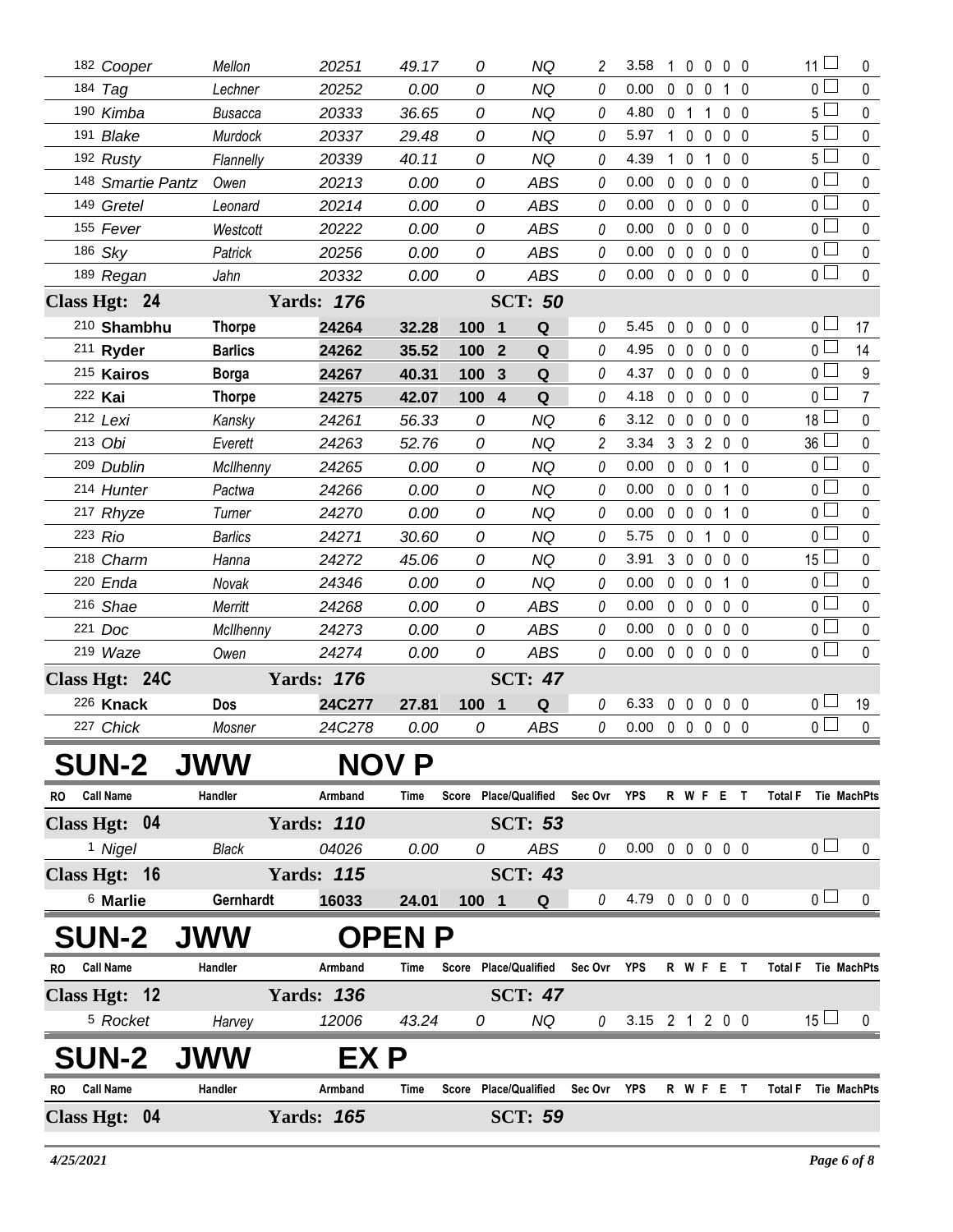|              | <sup>3</sup> Kendall   | <b>Scheiner</b>          | 04279             | 61.69       | 94 1       | Q                             | 2              | 2.67                       |                | $0\quad 0$     | $\mathbf 0$         |                   | 0 <sub>0</sub> | 6<br>0                                   |
|--------------|------------------------|--------------------------|-------------------|-------------|------------|-------------------------------|----------------|----------------------------|----------------|----------------|---------------------|-------------------|----------------|------------------------------------------|
|              | 4 Jasmine              | Scheiner                 | 04027             | 62.89       | 0          | <b>NQ</b>                     | $\mathfrak{Z}$ | 2.62 3 1 1 0 0             |                |                |                     |                   |                | 29 <sup>1</sup><br>$\mathbf 0$           |
|              |                        | <b>SUN-2 JWW</b>         |                   | <b>MASP</b> |            |                               |                |                            |                |                |                     |                   |                |                                          |
| RO Call Name |                        | Handler                  | Armband           | Time        |            | Score Place/Qualified         | Sec Ovr YPS    |                            |                |                | R W F E T           |                   |                | Total F Tie MachPts                      |
|              | Class Hgt: 04          |                          | <b>Yards: 165</b> |             |            | <b>SCT: 59</b>                |                |                            |                |                |                     |                   |                |                                          |
|              | 1 CC                   | Masch                    | 04064             | 33.78       | 0          | <b>NQ</b>                     | 0              | 4.88                       |                |                | $0 \t0 \t2$         |                   | $0\quad 0$     | 0 l<br>0                                 |
|              | <sup>2</sup> LittleMan | Hill-Wampler             | 04066             | 66.68       | 0          | <b>NQ</b>                     | $\overline{7}$ | 2.47 0 0 2 0 0             |                |                |                     |                   |                | $21 \square$<br>$\mathbf 0$              |
|              | Class Hgt: 08          |                          | <b>Yards: 165</b> |             |            | <b>SCT: 56</b>                |                |                            |                |                |                     |                   |                |                                          |
|              | 40 Cheer               | <b>Bintliff</b>          | 08077             | 31.90       | 100        | $\mathbf Q$<br>$\overline{1}$ | 0              | 5.17                       | $\mathbf 0$    | $\mathbf 0$    | $\mathbf 0$         |                   | 0 <sub>0</sub> | 0 l<br>24                                |
|              | <sup>45</sup> Sully    | <b>MacLeod</b>           | 08283             | 38.51       | 100        | Q<br>$\overline{2}$           | 0              | 4.28                       |                |                | $0\quad 0\quad 0$   |                   | 0 <sub>0</sub> | $\overline{0}$<br>17                     |
|              | 39 Kuma                | Kato                     | 08076             | 43.29       | 100        | Q<br>$\mathbf{3}$             | 0              | 3.81                       |                |                | $0\quad 0\quad 0$   |                   | 0 <sub>0</sub> | 12<br>0 l                                |
|              | 38 Winner              | <b>Mount</b>             | 08075             | 46.04       | 100        | Q<br>$\overline{4}$           | 0              | 3.58                       |                |                | 0 0 0 0 0           |                   |                | $\overline{0}$<br>$9\,$                  |
|              | 34 Tarlton             | Paull                    | 08071             | 49.84       | 100        | $\mathbf Q$                   | 0              | 3.31                       |                |                | $0\quad 0\quad 0$   |                   | 0 <sub>0</sub> | 0 l<br>$\,6\,$                           |
|              | 42 Victoria            | <b>Stoddard</b>          | 08079             | 53.03       | 100        | Q                             | 0              | 3.11                       |                |                | $0\quad 0\quad 0$   | $0\quad 0$        |                | $\overline{0}$<br>$\overline{2}$         |
|              | 30 Valkyrie            | Heiken                   | 08067             | 42.15       | 0          | <b>NQ</b>                     | 0              | 3.91                       |                |                | $0 \t0 \t1$         |                   | 0 <sub>0</sub> | $\overline{0}$<br>$\pmb{0}$              |
|              | 31 Macie               | MacLuskie                | 08068             | 54.21       | 0          | <b>NQ</b>                     | 0              | 3.04                       |                |                | $2 \t1 \t1$         |                   | 0 <sub>0</sub> | $15\Box$<br>$\pmb{0}$                    |
|              | 33 Cruise              | Prekop                   | 08070             | 37.46       | 0          | <b>NQ</b>                     | 0              | 4.40                       |                |                | 4 3 3 0 0           |                   |                | 35 <sup>5</sup><br>$\pmb{0}$             |
|              | 35 Pixie               | Marsh                    | 08072             | 47.25       | 0          | <b>NQ</b>                     | 0              | 3.49                       |                |                | 0 0 1 0 0           |                   |                | $\overline{0}$<br>$\pmb{0}$              |
|              | 36 Goalie              | Cohen                    | 08073             | 61.07       | 0          | <b>NQ</b>                     | 5              | 2.70                       |                |                | $0\quad 0\quad 0$   |                   | 0 <sub>0</sub> | 15 <sup>1</sup><br>$\pmb{0}$             |
|              | 37 Indiana             | Tranoy                   | 08074             | 60.77       | 0          | <b>NQ</b>                     | 4              | 2.72                       |                |                | 00000               |                   |                | 12 <sup>1</sup><br>$\mathbf 0$           |
|              | 43 Tamiah              | Marsh                    | 08080             | 45.17       | 0          | <b>NQ</b>                     | 0              | 3.65                       |                | $0 \t0 \t1$    |                     |                   | 0 <sub>0</sub> | 0<br>$\pmb{0}$                           |
|              | 44 Quinn               | Pew                      | 08281             | 46.45       | 0          | <b>NQ</b>                     | 0              | 3.55                       | $\overline{1}$ |                | 3 2 0 0             |                   |                | $20$ $\Box$<br>0                         |
|              | 32 Bryce               | Hunter                   | 08069             | 0.00        | 0          | <b>ABS</b>                    | 0              | 0.00                       |                |                | 00000               |                   |                | $\mathbf{0}$<br>$\pmb{0}$                |
|              | 41 Epic                | Harrington               | 08078             | 0.00        | 0          | ABS                           | 0              | 0.00                       |                |                | 00000               |                   |                | $\overline{0}$<br>$\mathbf{0}$           |
|              | Class Hgt: 12          |                          | <b>Yards: 171</b> |             |            | <b>SCT: 54</b>                |                |                            |                |                |                     |                   |                |                                          |
|              | 79 Romeo               | White                    | 12089             | 50.16       | 100 1      | $\mathbf Q$                   | 0              | 3.41                       |                | $0\quad 0$     | $0\quad 0\quad 0$   |                   |                | 0 I<br>3                                 |
|              | 74 Frankie             | Saraceni                 | 12081             | 49.21       | 0          | <b>NQ</b>                     | 0              | 3.47                       |                |                | 10000               |                   |                | $\Box$<br>$5^{\frac{1}{2}}$<br>$\pmb{0}$ |
|              | 75 Hijack              | Wurst                    | 12082             | 34.14       | 0          | <b>NQ</b>                     | 0              | 5.01                       |                |                | 1 1 0 0 0           |                   |                | 10 <sup>1</sup><br>$\pmb{0}$             |
|              | 76 Vida                | Melendez                 | 12086             | $0.00\,$    | ${\cal O}$ | <b>NQ</b>                     | 0              | $0.00 \t0 \t0 \t0 \t1 \t0$ |                |                |                     |                   |                | $\overline{0}$<br>$\mathbf 0$            |
|              | 77 Bizzy               | Goodspeed                | 12087             | 0.00        | 0          | <b>NQ</b>                     | 0              | 0.00                       |                |                | $0 \t0 \t1$         |                   | $0\quad 0$     | 0 l<br>0                                 |
|              | 78 Emma                | Wrede                    | 12088             | 38.34       | 0          | <b>NQ</b>                     | 0              | 4.46                       | 2 <sub>1</sub> |                |                     | $0\quad 0\quad 0$ |                | 15 <sup>1</sup><br>0                     |
|              | 80 Baci                | Saraceni                 | 12090             | 45.90       | 0          | NQ                            | 0              | 3.73                       |                | $1\quad1$      | $\mathbf{1}$        |                   | $0\quad 0$     | 10 <sup>1</sup><br>$\pmb{0}$             |
|              | Class Hgt: 16          |                          | <b>Yards: 176</b> |             |            | <b>SCT: 52</b>                |                |                            |                |                |                     |                   |                |                                          |
|              | 132 Holster            | Cerilli                  | 16096             | 33.68       | 100        | $\overline{\mathbf{1}}$<br>Q  | 0              | 5.23                       |                | $0\quad 0$     | $\mathbf 0$         |                   | $0\quad 0$     | 0 l<br>18                                |
|              |                        | 129 Dzsessz (Jazz) Bunin | 16093             | 41.81       | $1002$     | Q                             | 0              | 4.21                       |                | $0\quad 0$     | $\mathbf 0$         |                   | $0\quad 0$     | 0 l<br>10                                |
|              | 128 Colt               | Cerilli                  | 16092             | 0.00        | 0          | <b>NQ</b>                     | 0              | 0.00                       |                | $0\quad 0$     | $\overline{0}$      |                   | $1\quad0$      | 0 l<br>0                                 |
|              | 130 Echo               | Mygas                    | 16094             | 40.68       | 0          | <b>NQ</b>                     | 0              | 4.33                       |                | $1\quad 0$     | $\mathbf 0$         |                   | $0\quad 0$     | 5<br>0                                   |
|              | 131 Mackenzie          | Sullivan                 | 16095             | 45.82       | 0          | NQ                            | 0              | 3.84                       |                |                | $1 \quad 0 \quad 1$ |                   | $0\quad 0$     | 5<br>0                                   |
|              | 133 Remi               | Kappe                    | 16098             | 34.48       | 0          | NQ                            | 0              | 5.10                       |                |                | 2 1 2 0 0           |                   |                | 15 <sup>15</sup><br>0                    |
|              | 134 Clip               | Cerilli                  | 16099             | 0.00        | 0          | NQ                            | 0              | 0.00                       |                | $0\quad 0$     | $0$ 1 0             |                   |                | 0 l<br>0                                 |
|              | $135$ Rosy             | Halperin                 | 16100             | 40.09       | 0          | <b>NQ</b>                     | 0              | 4.39                       |                | 2 <sub>1</sub> | $\mathbf 0$         |                   | $0\quad 0$     | 15 <sup>15</sup><br>0                    |
|              | 136 Ella               | McLoughlin               | 16284             | 38.12       | 0          | NQ                            | 0              | 4.62 0 0 1                 |                |                |                     |                   | 0 <sub>0</sub> | 0 l<br>0                                 |
|              | Class Hgt: 20          |                          | <b>Yards: 176</b> |             |            | <b>SCT: 55</b>                |                |                            |                |                |                     |                   |                |                                          |
|              | 208 Ally               | Goodspeed                | 20108             | 31.57       | 100 1      | $\mathbf Q$                   | 0              | 5.57 0 0 0 0 0             |                |                |                     |                   |                | $0 \Box$<br>23                           |